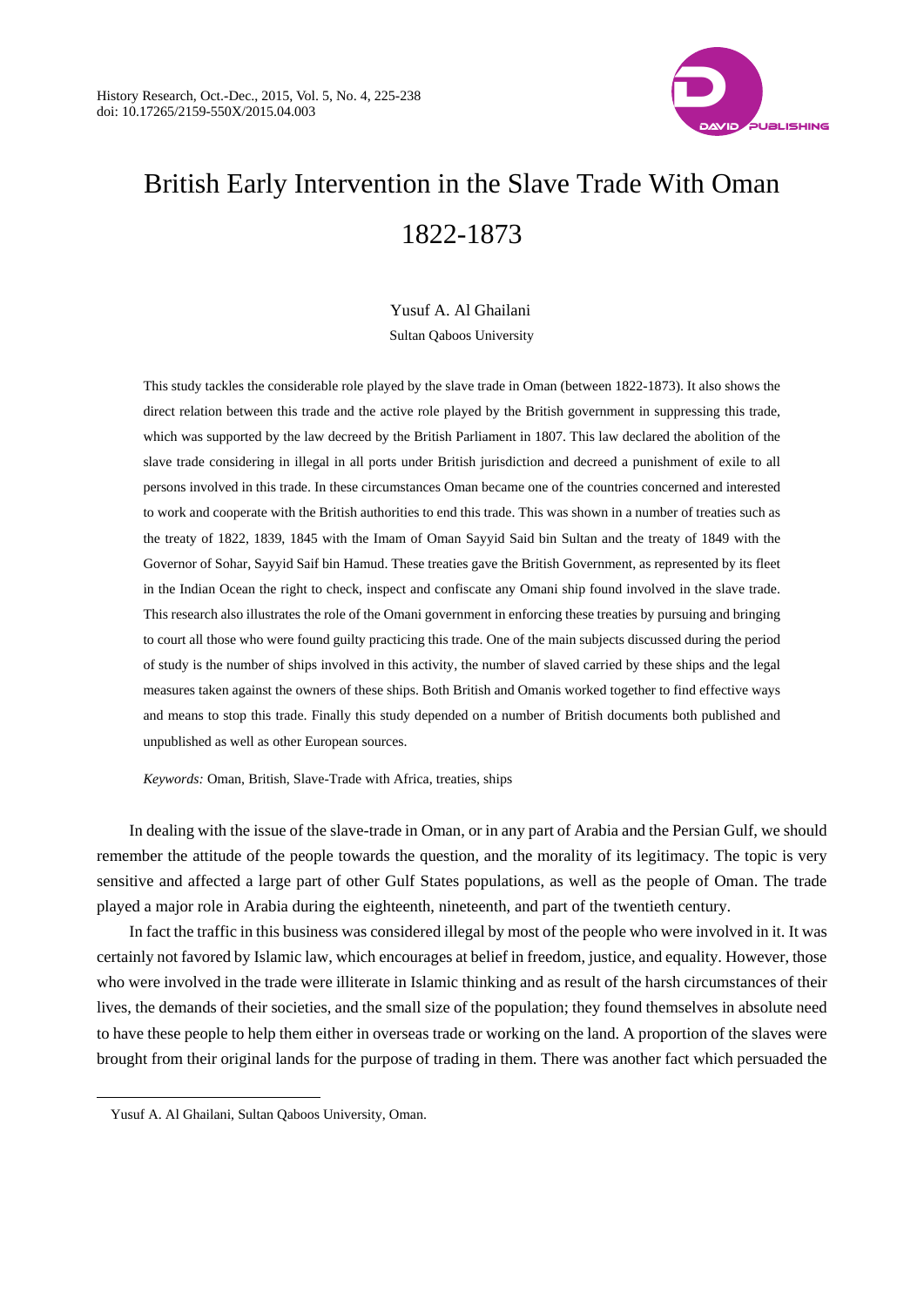Arabs to become involved in this illegal trade, which was that slaves had been brought to the markets of East Africa by the black people themselves, who sold them either for money or goods to the Arab traders.

The trade in black people from the East African Coast was mainly considered as a form of trade between Zanzibar and its dominions on one hand and the coasts of Arabia and the Persian Gulf on the other hand; and by far the largest portion of the traffic was taken to the Arabian Peninsula through three different stages, before it reached its final destination.

These were the land journey from their original homes inland to the coast; secondly a short trip across the sea to Zanzibar, where the main open slave market was held; and thirdly the final sea journey from Zanzibar to Arabia or any other part of Asia.<sup>1</sup> In fact this was the case with the traffic in Zanzibar, where these three stages were sometime reduced to two only, when slaves passed from Mozambique, Pemba, Dar-es-Salaam, Kilwa, and Mombasa to Zanzibar. Kilwa was the principal port of shipment for Zanzibar and its dominions, but sometimes they could be shipped directly from Kilwa to the northern Po.

## **Early British-Omani Involvement Against the Traffic**

During the first half of the nineteenth century, the British Government gave active attention to preventing those who were dealing in this trade.<sup>2</sup> They concluded a series of treaties with the Shaikhs of the Trucial Coast, Oman, Bahrain as well as the Persian Government, from 1822 onwards for the purpose of the suppression of the traffic in slavery, which however, remained in force until sometime during the twentieth century and to maintaining perpetual peace in Arabian waters. $3$  Since there was no strong local authority to watch the activities in slavery, the British adopted the policy of on their own responsibility. However, activities on this issue required the continual of British men-of-war along the Coasts of Arabia and the Persian coast as well.<sup>4</sup>

Oman had become a partner with the British in the continuing commitment to the suppression of the traffic in the area, and was encouraged by them to induce its subjects to refrain from this illegal trade. On 10th September 1822, the Imam of Muscat, Sayyid Said b. Sultan, entered into a formal engagement for a definite abolition of the slave-trade, between the dominions of His Highness and Christian countries, which was considered as a great step towards an understanding between Oman and Great Britain about the suppression of the trade.<sup>5</sup> Hereby the treaty of commerce between Her Majesty the Queen and His Highness the Sayyid of Oman which had been concluded on 31st May 1839 had attached to it three additional Articles regarding the abolition of the foreign slave-trade.<sup>6</sup> In this engagement the Imam submitted his acceptance of the Articles of the above mentioned Treaty which had been signed at Zanzibar, by him and the British representative Captain Moresby.

In fact a strong anti-slavery campaign had been conducted in England since the end of the eighteenth century, when action against this matter was largely supported by the British people, who then wanted to impose prohibition upon the rest of the world. By the year 1807, a law had been passed by the British Parliament

<sup>1</sup> Parliamentary Papers. vol. lxii. 1871. See the Select Committee Report on, Slavery.

 $2$  Ibid. See the same Report.

<sup>&</sup>lt;sup>3</sup> Mss. 12593. See Enclosure iii to xv. Addressed by His Excellency the Viceroy at a Durbar held on board H. M. S. Argonaut on 21st November 1903, at Sharjah for the Arab Chiefs of the littoral. 4

For further information see Olson, W. J., Britain's Elusive Empire in the Middle East, 1900-1921. London; 1982, pp. 32-33; see also Philby, H., Arabian Jubilee. London; 1952. p. 165.

Tuson, P. & Quick, E.; (eds.) Arabian Treaties 1600-1960. vol. iii, Oman and Yemen, London; 1992. pp. 46-47. 6

 $6$  Ibid. p. 47.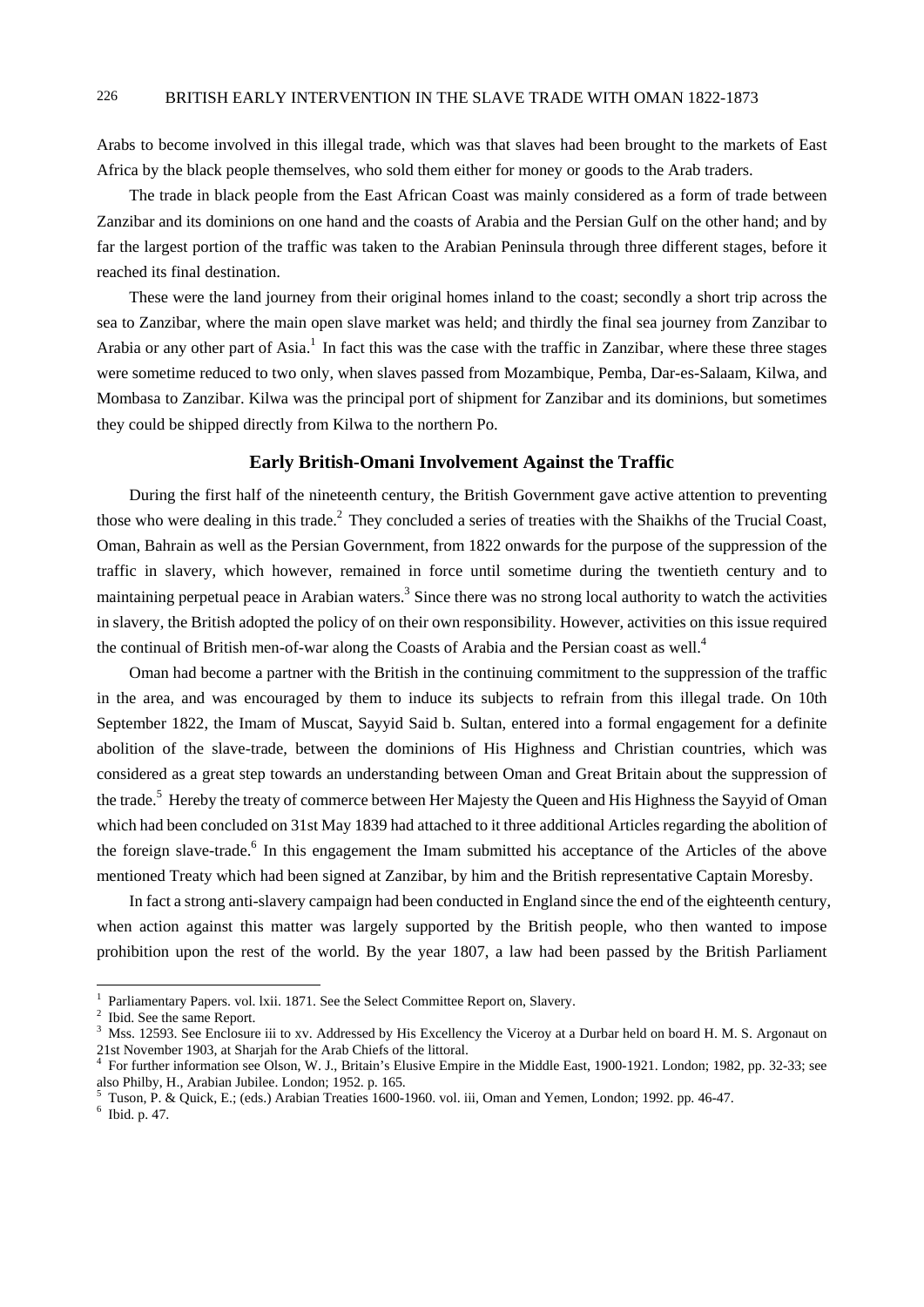prohibiting the slave-trade and making it illegal for any vessel to collect slaves from a port in the British dominions after 1st May 1807.<sup>7</sup> In 1811, the traffic in slavery was announced to be a crime whose punishment would be transportation; the prohibition of the trade with British subjects had recently been violated, when slave traders succeeded in delivering one of three consignments to Arabia. This fact induced the British Government to consider this trade as a crime, and to produce this new law of 1811.<sup>8</sup>

The additional Articles of the 1839 Treaty authorized British Government cruisers to search and detain any suspect vessel belonging to the Imam's subjects, from Cape Delgado on the East African Coast to the Persian Gulf.<sup>9</sup> If any such vessel was found to be involved in this trade British cruisers would be obliged to capture it and confiscate its cargo. In accordance with this understanding, the British Government held the Imam to be engaged under their policy and took it for granted that it would produce a major effect in preventing piracy and the slave-trade in the Imam's dominions. They also considered this action as a suitable one for maintaining control over the traffic in the Persian Gulf and Oman simultaneously. Meanwhile the British Government had found itself in a position in which it could watch over the peace of the Gulf and ensure at all times the observance of the treaties in the region, the main objective for the British being to prevent the people of the area from being involved in the traffic, and warning them against neglecting or infringing its provisions.

The Imam of Muscat was the one who could participate with the British against this matter, as he was the only one who had a powerful influence to deal with the progressive increase of the traffic. At the same time he was the authority whose dominions were always considered as one of the main nation involved in this problem. Accordingly the British Government confirmed his orts to co-operate with them, and his successors thereafter. In continuation of their efforts to that purpose, another agreement between His Highness the Imam and the British Government of Her Majesty the Queen for the termination of the export of slaves from the African dominions of the Sultan of Muscat, was concluded at Zanzibar on 2nd October, 1845.<sup>10</sup> The two Governments agreed to the objective that the export of slaves from the Sultan's dominion should stop, and the Sultan of Muscat had no objection to the British wishes, for the humanity sake. He entered into that agreement which made further prohibition on the export of slaves from his African dominions, since the British wished to put an real end to the slave trade. The British Government authorized Captain Atkins Hamerton to conclude the treaty with the Sultan of Muscat Sayyid Said b. Sultan.<sup>11</sup>

The agreement concluded with four Articles concentrated upon further engagements to prohibit, under the severest punishment, the export of slaves from the Sultan's African dominions, while he should take effective action to prevent the traffic practically. The importation of slaves from any of the Sayyid's dominions in Africa to his possessions in Asia should also be prohibited, and he should use the greatest possible influence with all the chiefs of Arabia, and the Persian Gulf, to halt the traffic in slavery in their territories, and to stop the introduction of slaves from Africa into their respective dominions.12

<sup>&</sup>lt;sup>7</sup> Lorimer J. G., Gazetteer of the Persian Gulf; Oman and Central Arabia. Calcutta, 1915. Vol. i. p. 2475. See also Records of Oman. vol. vi, pp. 298-299.

<sup>&</sup>lt;sup>8</sup> Lorimer, 1915, vol. I, p. 2475; R. O. vol. vi, p. 299.

<sup>&</sup>lt;sup>9</sup> Aitchison, C. U. A Collection of Treaties Engagements and Sanads Relating to India and Neighbouring Countris. 1983, vol. xi, pp. 299-300.

R. O. vim pp. 337-338.<br>Aitchison. 1983. vol. xi. p. 300. See also R. O. vol. vi. p. 338.

<sup>&</sup>lt;sup>12</sup> Tuson & Quick, 1992, vol. iii, p. 73; Aitchison, 1983, vol. xi, p. 300. See also Lorimer 1915 vol. i. p. 2477.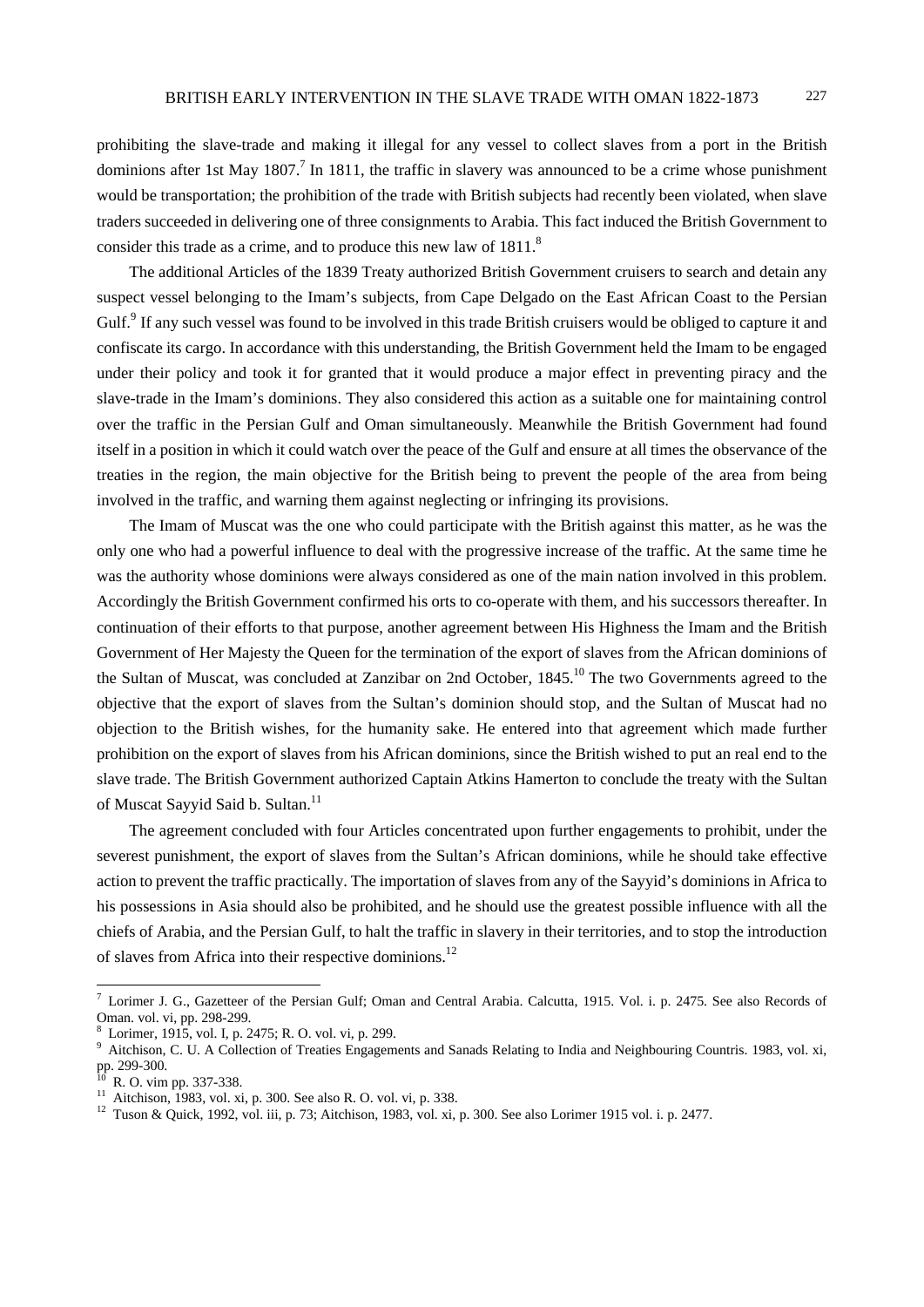The treaty of 1845 came into effect on 1st of January 1847, and as a result from then onwards the Sultan agreed to allow the Royal Navy to watch, capture, and confiscate any Omani dhow found involved in this criminal trade.<sup>13</sup> At this stage the sultan of Oman showed his desire to co-operate on vigorously with the British to build a gradual obstacle in the way of this crime. He had come to the conclusion that under this engagement, with the threat of the severest punishment, the export of slaves from Africa would be prevented.

On 15th September 1848, an Act was carried into effect for an Agreement between the British Government and the Government of Oman to bring more influential action, upon those who were still dealing in slavery and to promote effective suppression of the slave trade as a whole.<sup>14</sup> Although the added pressure upon the trade brought undisputed British action against the tragic in the Sultan's dominions, and the slavers became exposed to search, confiscation, and detention by the Royal Navy, the activities of the traders had remained successful.

The Treaty of 1848 further engaged the Sultan of Muscat to prohibit the importation of slaves from any part of Africa into his territories in Asia, and authorized the British Navy to take sufficient action in accordance with its terms to catch core slave vessels at sea. The Agreement also gave great power to the commanders of H.M. ships to stop and board any vessel belonging to the Sultan of Muscat's subjects, within certain limits, suspected of being involved in this traffic.

On 22nd May 1849 the governor of Sohar, sayyidsaif b. Hamud, signed his engagement with the British Resident in the Persian Gulf Major Hennell, on behalf of the British Government, Designed to prohibit the exportation of slaves from East Africa and elsewhere on board vessels belonging to his subjects.<sup>15</sup> He also agreed to authorize British men of war to search and detain any such vessel which they suspected of being involved in the slave-trade, and to confiscate them if the suspicion was confirmed. The agreement was approved by the British Government on 4th August 1849.<sup>16</sup>

On 4th November 1867 a Muscat Order in Council authorized the British Agent at Muscat to try any British subjects accused of taking part in the trade, or of being an accomplice in the purchase or sale of slaves, or of having slaves illegally in their ownership, or otherwise to send them to India for trial by the High Court in Bombay.<sup>17</sup>

This engagement was an additional step which enabled the British Government to increase their pressure on the trade and to be assured through the activities of the Royal Navy of supporting the authorities in Oman against any infringement against these Treaties. Officially these agreements had now confirmed the position of absolute prohibition of the slave-trade, and abolished the open slave markets in these territories.

# **The Slave-Trade and British Remarks in the 1860s**

## **British Attempts at Control**

Despite the campaign against the East African slave-trade and the Sultan of Muscat's efforts in that regard, the traffic continued on the seas between the East African Coast and Oman, not only by Arabs, but also by British

 $13$  Aitchison, 1983, vol. xi, p. 301.

<sup>14</sup> Tuson & Quick, 1992, vol. iii, pp. 77-78; See also Lorimer, 1915, vol. I, p. 2478.<br>
<sup>15</sup> Tuson & Quick, 1992, vol. iii, p. 85. Lorimes, 1915, vol. i, p. 2478.<br>
<sup>16</sup> Tuson & Quick, 1992, vol. iii, p. 85.

<sup>&</sup>lt;sup>17</sup> F. O. 54/28. British Order in Council, for regulation of British Consular Jurisdiction within the Dominions of the Sultan of Muscat. November 4th 1867.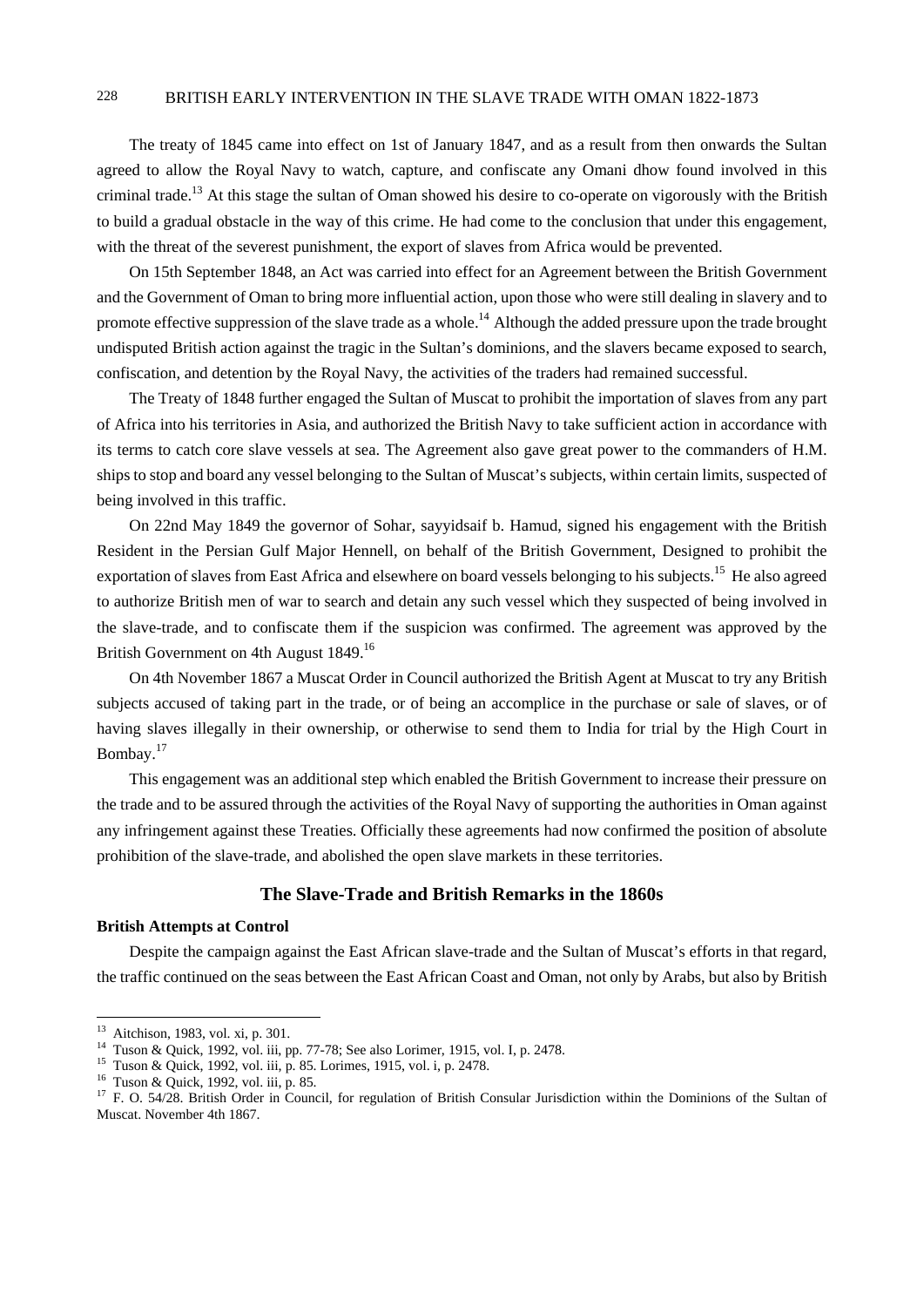Indian subjects. In confirmation of this fact, Captain Rigby, H. M. Consul and British Political Agent at Zanzibar, reported to the Secretary to the Government of Bombay, N. L. Anderson, in April 1859 that he had recently ascertained that several British Indian subjects residing at Zanzibar were still in the habit of trading in slaves despite his efforts to restrain them from doing so.<sup>18</sup>

In fact the Indian native traders had already received the prohibition of the British consul at Zanzibar against the holding of slaves, when he started to imprison the slave-traders and to free the slaves held by the Banians (British Indian Natives).<sup>19</sup> This step which had been carried out by the Agent at Zanzibar was disputed by his successor, and when the question was submitted to the Government of Bombay, it was clarified that those subjects of Native States who might declare themselves to be under the authority of the Sultan should not be interfered with. Some of the traders took advantage of this, and began to buy and sell slaves.<sup>20</sup> Although the Indian traders had been pressured not to be involved in the traffic, it continued among them and some Arabs for the time being. The British Government concentrated on enforcing preventive measures against this trade, to complete their action on the suppression, which certainly was not achieved at once; the traders' dhows from Oman and Arabia seemed unlikely to be removed from these coasts in the short term.

Possibly the largest capture of slaves in 1859 was the seizure of a dhow from Mukalla on the coast of Arabia with 44 slave boys on board, whose master was forced to sail to Lamu on the Kenyan coast, one of the ports within the Sultan of Zanzibar's dominions. The slaves were brought to the town to be liberated, and the *Nokhada* (the dhow's master) was imprisoned in its fort.<sup>21</sup> Following this incident the Sultan of Zanzibar was ordered to explain clearly that under no circumstances could a slave be shipped on board any *Baghlah* (kind of Arab boat), no matter where bound, unless this boat belonged to a port in the Zanzibar dominions. The Sultan also summoned all the slave brokers and strictly forbade them to sell a slave to any stranger or any other person whatsoever, unless they knew him to be a subject of Zanzibar. This was generally proclaimed throughout the town of Bamba, and it was also announced at the same time that any of the Sultan's subjects found carrying a slave to any port of the coast of Africa would be arrested and be brought for trial. $^{22}$ 

Meanwhile the Sultan had bound himself to watch for the export of slaves from his territories to Muscat, and any boarding of slaves on any Arab *Baghlah*. The importation of African slaves by sea to Muscat dominions was now officially prohibited, but the legal position was being ignored, and the slave-trade from Africa to the coasts of Arabia and the Persian Gulf unfortunately continued their activity in vessels belonging to subjects of those areas, under the Turkish and French flags, which was contrary to the laws of the Shaikhs of the Trucial Coast, but not those of Qatar, Hasa, and Kuwait.<sup>23</sup>

Mukalla on the Arabian Coast and some ports in Oman were accused of being involved in the trade from East African Coasts, and a dominating this traffic in the rest of the Arabian Peninsula and the Persian Gulf. At the

<sup>&</sup>lt;sup>18</sup> I. O. R. UP&S/5/502. Letter No. 52 of 1859 from H. M. Consular and British Agent at Zanzibar to N. L. Anderson the Secretary to the Government of Bombay. April 1859.<br><sup>19</sup> Saldanha J. A. P.

Saldanha, I. A., Précis on the Slave Trade in the Gulf of Oman and the Persian Gulf 1873-1905, with a Retrospect into previous history from 1856. Simla; 1906. p. 16.

<sup>20</sup> Ibid. pp. 16-17.

<sup>&</sup>lt;sup>21</sup> I. O. R. L/P&S/5/502. Enclosure from Colonel Rigby, the Agent and Consul at Zanzibar, to Anderson the Secretary to the Government of Bombay. Zanzibar, April 1859.<br><sup>22</sup> I. O. R. Up&S/5/502. See the same Enclosure.

<sup>&</sup>lt;sup>23</sup> Saldanha, 1906, pp. 110-111; Lorimer, 1915, vol. i, pp. 2484-2485.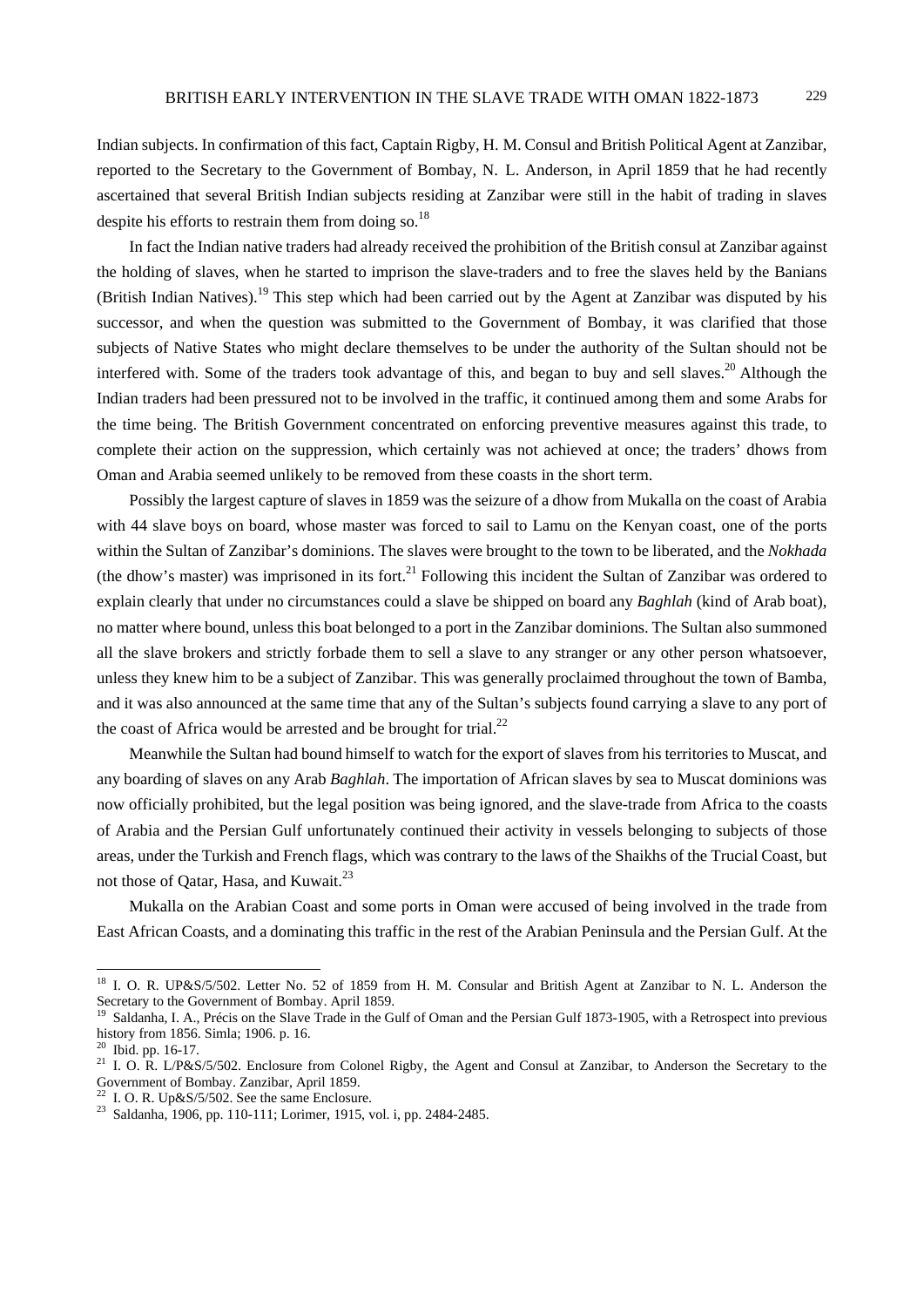same time Muscat was also accused of being an extensive re-export center for the trade in slaves to some ports in the Gulf and the Mekran Coast. The British pressure to reduce this traffic continued effectively and was demonstrated by the Political Resident in the Gulf, Lewis Pelly who forced Sayyid Majid of Zanzibar to be more active in his opposition to the activities of the trade.

In October 1863, Sultan Majid issued an order to prohibit the export of slaves from Kilwa, another port of his dominions on the African Coast, during the seasons of the Arab visits to the East Africa coast. In January 1864, this order was extended to all of his dominions in Africa.<sup>24</sup> The British attempts to stop the trade had become an essential feature of their policy, not with the Sultan of Muscat only but with Majid as well. Traders' dhows sailing under the Sultan's flags were considered an easy target for search and detention. However, the trade actually remained in existence, as measured by British success in the capture of slaves and slavers on the high seas; capture was undoubtedly the major threat to those who still carried on the trade.

The number of slaves who reached the Arabian and Persian Coast after the 1850s was considerably decreased compared with that during the 1830s and 1840s, but the smugglers managed to escape capture and deliver small numbers to their territories on the African Coasts. Though it is difficult to give a reliable or exact estimate of the number of slaves who reached their final destination during the 1840s and 1850s, the yearly figures could reach between 10,000 and 20,000 persons.<sup>25</sup>

In 1850 Kilwa was considered the most important town on the coast between Mozambique and Zanzibar, and the largest trading center in East Africa. In 1851, the American Consul at Zanzibar, Charles Ward, estimated the annual rate of importation of slaves to Zanzibar to be between 8,000 and 10,000, the majority of them arriving from Kilwa.<sup>26</sup> At Zanzibar the slaves could be sold either in the open market or direct to the slave-traders, and then shipped to Arabia and the Persian Gulf, where a ready market was found for slaves, the total export of slaves not smuggled from Kilwa in the five years 1862-1867 was about 97,302, and the following table shows the export through the Custom-House for that period. $27$ 

## Table 1

 $\overline{a}$ 

| Year    | Zanzibar | Elsewhere |
|---------|----------|-----------|
| 1862-63 | 13,000   | 5,500     |
| 1863-64 | 14,000   | 3,500     |
| 1864-65 | 13,821   | 3,000     |
| 1865-66 | 18,344   | 4,000     |
| 1866-67 | 17,538   | 4,500     |

*Export of Slaves, to Zanzibar, Arabia and the Persian Gulf* 

The attitude of the Government of Bombay towards the slave-trade was based on what their Agent at Zanzibar had seen that the traffic did not seem to be suppressed at once and by one action only. He stated that the captures of slaves on the seas by the officers of British Cruiser were fewer than expected and in general had not

 $^{24}$  Beachey, R. W., The Slave Trade of Eastern Africa. London; 1976. pp. 48-57.

<sup>&</sup>lt;sup>25</sup> Saldanha, 1906, pp. 100-111; Kelly, 1968, pp. 412-414; Bhacker, M. R., 1988 Roots of Dependency, British Reaction towards the Development of Omani Commerce at Muscat. (Ph.D. Thesis), Oxford University, England. pp. 189-190.<br><sup>26</sup> Bader Z., 1991, "The Contradictions of Merchant Capital 1840-1939", (eds.) Abdul Sheriff & Ferguson, Zanzibar under

Colonial Rule, London. p. 167.

<sup>&</sup>lt;sup>27</sup> Parliamentary Papers. Report of the Select Committee, 4th August 1871. vol. lxii, 1871.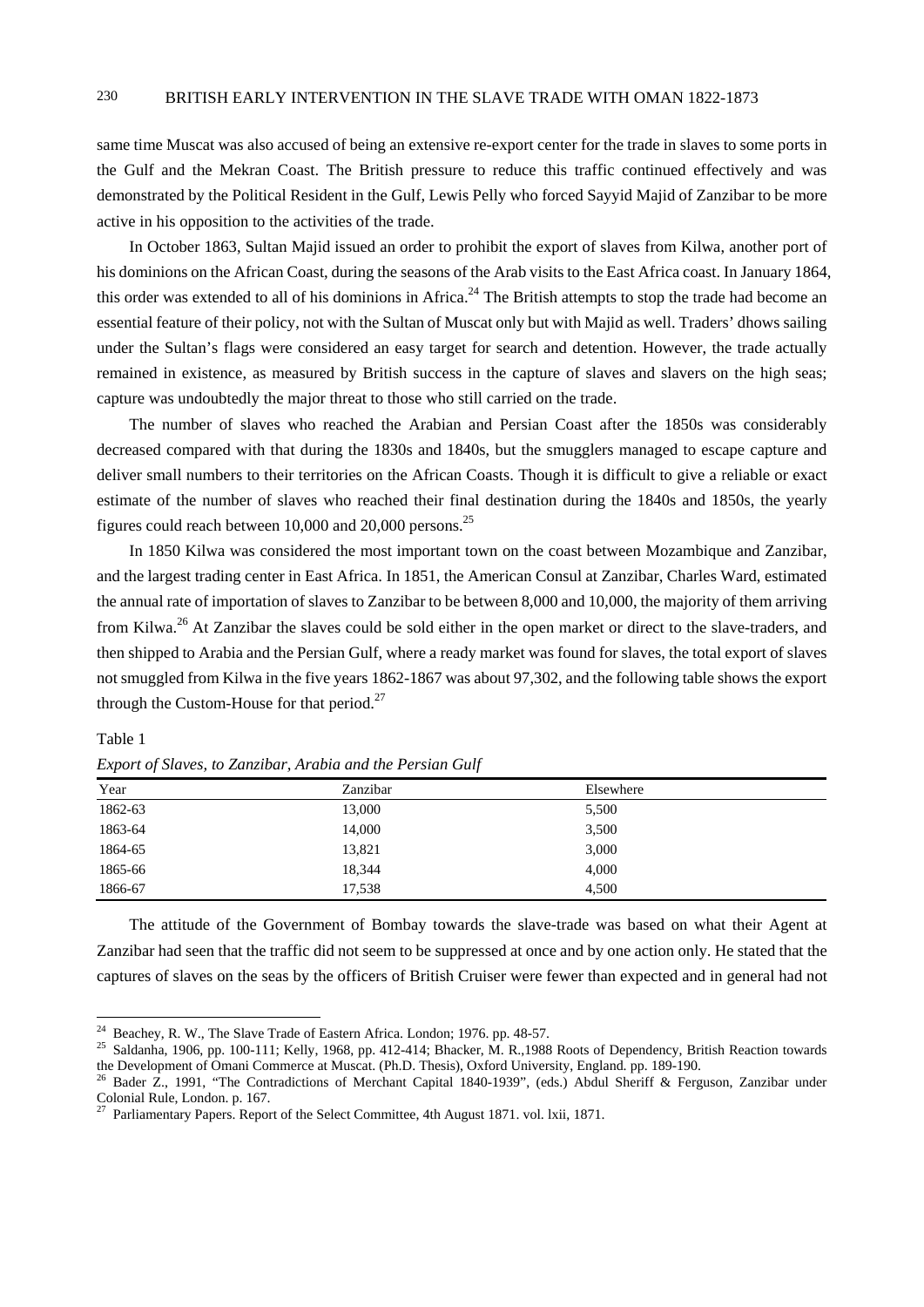had a good effect. The trade was illegal and contrary to the treaties signed by the British with the region's authorities, and should be considered as a social disaster and a humiliation by those who were still dealing with it.<sup>28</sup> Despite this the trade was now struggling to find a free market, though the marketing of human beings was entirely against the wishes of the British and their partners in Oman who strongly confirmed its prohibition. There had always been great concern about the traffic's progress, and though a considerable number of slaves were yearly imported from East Africa they were not always taken to Muscat or to any of its territories, but to different places in the Gulf, and then were transferred to further destinations such as Basra, the Turkish dominions, and even to India.<sup>29</sup>

During the years following the appointment of Lt Col. Rigby as the Agent in Zanzibar, the traffic notably increased. He was at full liberty to direct all his activities towards the suppression of the slave traffic in East Africa.<sup>30</sup> However, it was presumably not an easy task to achieve completely, nor to stop a long established custom. Apparently the British ships which sometimes succeeded in seizing slaves on board dhows as they set sail faced a very difficult task. The British authorities' views on the suppression of the traffic reflected their anger and anxiety as they were dealing with only a small part of this illegal trade.

## **Intensified British Efforts in the Matter**

During the early 1860s, the British Political Agent at Zanzibar confirmed to both the Foreign Office and the Government of Bombay the great spread of the slave-trade. Until very recent years the dhows which carried slaves had merely carried a few in addition to legitimate trade, but by the year 1861, the numbers of slaves shipped in a single dhow were ranging between 100 and 200. In that year a single trading vessel with about 273 slaves on board was captured by H.M.S. *Sidon*. In the same year H.M.S. *Lyra* arrived at Zanzibar, and the Agent, Lt. Col. Rigby, immediately requested her commander to remain in this port for the purpose of watching the coast.31 The commander of the *Lyra* took energetic steps, and managed during its presence in that port to destroy at least 16 trading dhows, and to free 250 slaves.32 The *Lyra* joined with the Indian Navy Ship *Sidon* and together they patrolled the African Coast to the north of Zanzibar during the season of the south east monsoon.<sup>33</sup> By the end of 1862, there was a development with regard to the maintenance of the British interests in the Indian Ocean, when the Secretary of State for India agreed to transfer all the responsibilities of the Indian Navy to Royal Navy duties. Sir Charles Wood also agreed to send the *Pleiad* to Zanzibar and then allowed it to proceed to Aden, and the *Clyde* and the *Sir Hugh Rose* were sent to the Persian Gulf, and allowed similar deployment for Aden.<sup>34</sup>

Under these circumstances Lt. Col. Rigby urged the British Government to follow up their action against the trade, by continued patrols of H.M.S. *Lyra*and *sidon*, by which during the second half of 1862 they managed to catch 25 dhows transporting slaves to the coasts of Arabia, which was unchecked by the Zanzibar authorities.<sup>35</sup> In fact the slave-trade remained an attractive business for those who dealt with it, not among the Arabs alone but

<sup>&</sup>lt;sup>28</sup> Alpers, E. A., 1975, Ivory and Slaves in East Central Africa. Nairobi. pp. 236-237.<br><sup>29</sup> Martineau, I. 1895, The Life and Correspondence of Sir Bartle Frere .vol. ii, London. pp. 504-505.<br><sup>30</sup> Russell, C. E. B., 1935

<sup>32</sup> Russel, 1935, p. 182.

<sup>&</sup>lt;sup>33</sup> Kelly, J. B., Britain and the Persian Gulf 1795-1880. p. 618; Datoo, B. A., 1970, "Misconceptions about the use of the monsoons by Dhows in the East African Waters" East African Geographical Review. no. 8, pp. 2-6.<br><sup>34</sup> Saldanha, J. A., 1906, Precis on Naval Arrangement in the Persian Gulf 1862-1905. Slmla, p. 11.<br><sup>35</sup> Russell 1935, pp. 18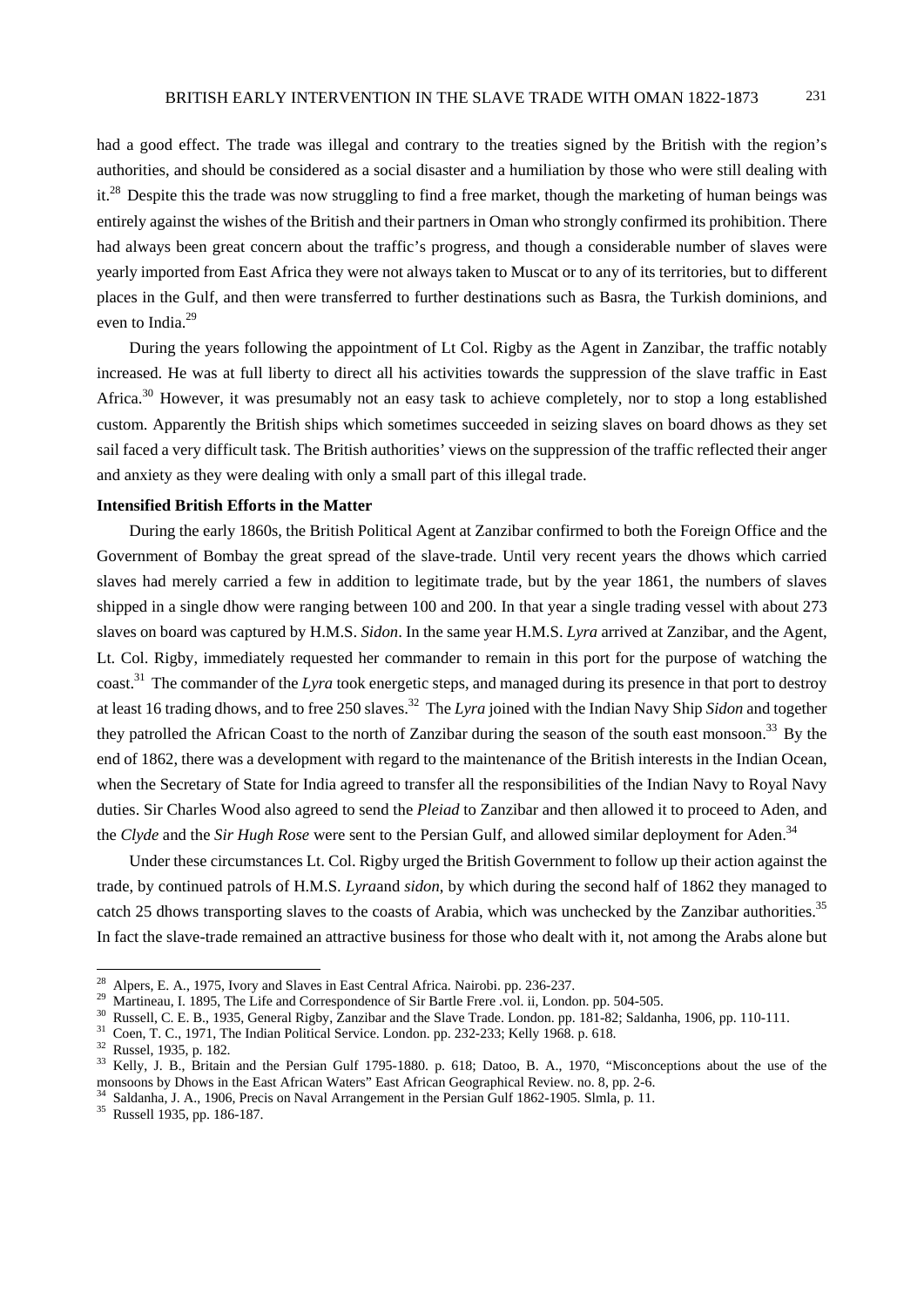the Africans and the Indians as well, when the selling price was always at a notable profit. On the 13th May 1864 the Government of Bombay forwarded a suggestion to the Government of India made by the Resident in the Gulf and his colleague Lt. Col. Rigby, the British Agent at Zanzibar, for more effective action against the traffic in slaves.<sup>36</sup>

Although there was remarkable action by sea against the traffic at this stage, its legal continuity from the East African mainland and Zanzibar mounted great obstacles to the prevention of smuggling from Zanzibar to the Arabian Coasts. During the visit of Brigadier W. M. Coghlan to Muscat for the preparation of the Zanzibar-Muscat Arbitration in 1861, SayyidThuwaini b. Said told him that he strongly believed that no effective action could be achieved against it if the trade remained lawful between the East African mainland and Zanzibar under the provisions of the treaties signed with his father Sayyid Said b. Sultan.<sup>37</sup> However agreement in these areas to solve the problem presented great difficulty, but Muscat and Zanzibar were both in a position in which they could not refuse a British request for the greater co-operation which seemed necessary to abolish this practice.

In accordance with this, the India Office wrote to the Sultan of Muscat, SayyidThuwaini, on 18th December 1863 with copies of the two treaties concluded by Brigadier Coghlan with the Chiefs of MukallaSalih b. Muhammed and Ali b. Najeeb, the Governor of Shihar. The British felt that it was necessary for them to inform the Sultan of Muscat and Zanzibar of the wishes of these Chiefs, which should be fulfilled.<sup>38</sup>

Captain P. Colomb, who had been appointed to command the British cruisers from 1862-70, declared that there were a number of dhows dealing with the transfer of slaves, each of which could carry from 100 to 150 slaves to the Arabian and the Persian Gulf Coasts. These dhows were usually mastered by Arabs, while their crew were mostly Africans who were not for sale and who managed their own funds and traveled freely with their *Nokhada*. 39 In 1868, Captain Colomb was appointed to the command of H.M.S. *Dryad* and joined his cruiser at Aden, which was one of the important ports involved in this activity. Thus British ships were now being seen cruising off the southern coast of Arabia for the first time.<sup>40</sup> From now onwards the Royal Navy carried on its intensive patrolling against the smuggling traffic conducted by sea by the Arabs, and five ships including the *Dryad* were searching the dhows carrying slaves from Africa to Asia. These operations succeeded in watching all along the southern shores of Arabia, to anticipate vessels heading for the Gulf of Oman.<sup>41</sup> However, the result of these activities was not entirely encouraging, as these ships were able to catch only 32 Arab dhows carrying a total of 1,117 slaves on board, whom they liberated immediately, while the number of slaves who were exported from East Africa to Arabia during the period from 1867 to 1869, exceeded 37,000, and only 2,645 were freed.<sup>42</sup> The total effect of these measures was not encouraged yet, but the British determination to put an real end to this crime caused a significant troubles for the trade future and notable inconvenience among the traders.

The British Officer had come to the conclusion that the dhows were discharging their consignments further south along the Arabian coast, and he found that it would be a better plan for the Royal Navy to extend its

 $36 \text{ Saldanha}$ , Precis of Naval Arrangements. p. 12.<br> $37 \text{ Kelly}$ , 1968, p. 615.

<sup>&</sup>lt;sup>37</sup> Kelly, 1968, p. 615.<br><sup>38</sup> I. O. R. UP&S/5/597. Letter from the India Office, London, to Her Majesty's. Consul at Muscat, Lt. Col. H. Disbrowe. Dated, 18th December 1863.

Harris, J. E., 1971, The African Presence in Asia. Evanston. p. 31.

<sup>40</sup> Beachey, 1976, p. 74.

<sup>41</sup> Miers, S., 1975, Britain and the Ending of the Slave Trade. London. p. 90.

<sup>42</sup> Lloyd, C., 1949, The Navy and the Slave Trade. London. p. 202.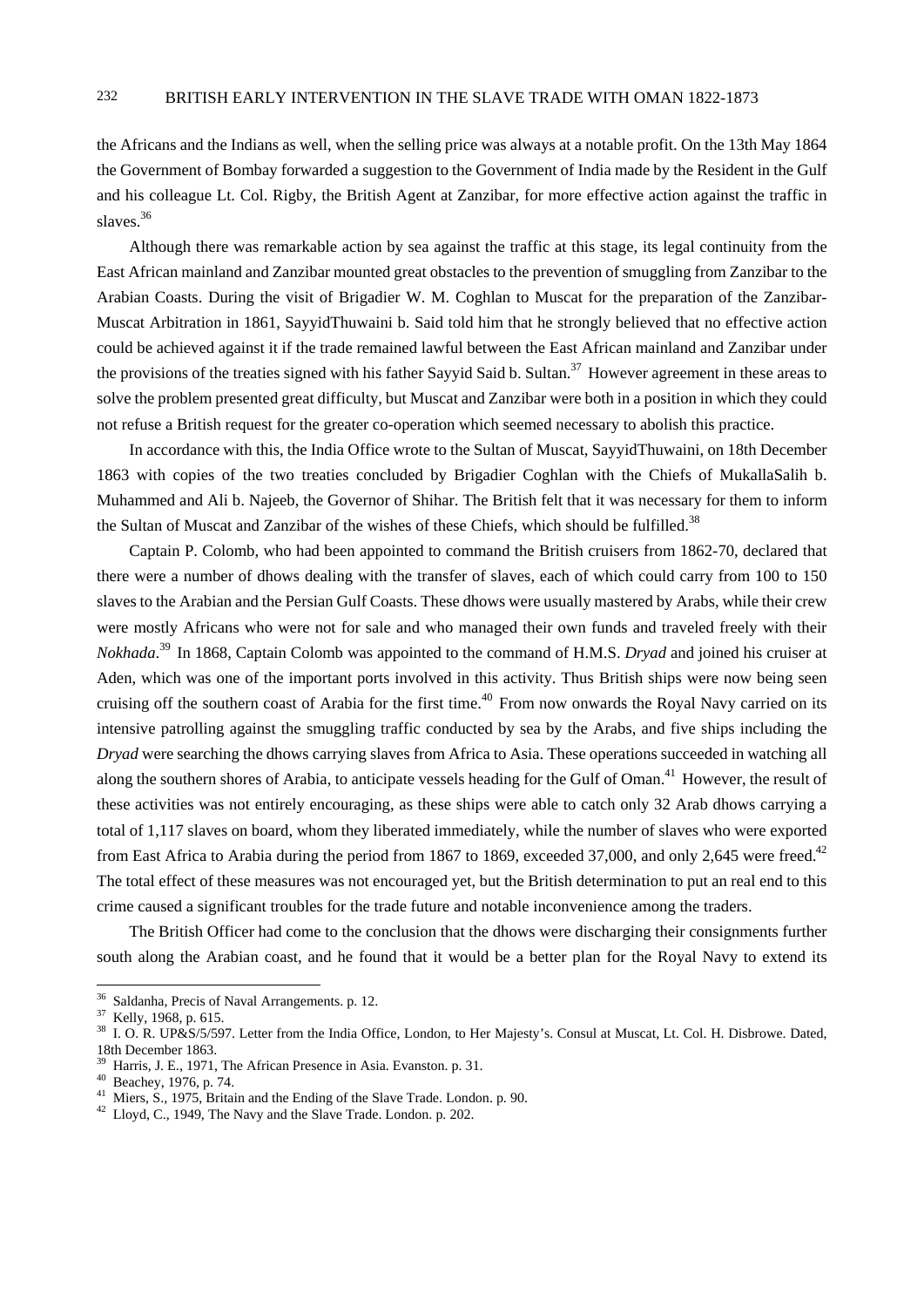operations from RasMadraka and Ras al-Hadd on the Omani Coast to Cape Guardafui on the Somali coast.<sup>43</sup> The action against slavery had drawn the Omani officials closer to the matter, and the British Government found that the Government of Oman was desired to enforce the anti-slavery action, as it was obliged by the previous treaties signed by the Sultan Said b. Sultan with the British.<sup>44</sup> The Suri people were the Omanis most accused of being heavily involved in the slave trade from the East African coast to Oman and the Persian Gulf, though the Arabs of the Gulf themselves were also very active in importing and re-exporting slaves to and from their dominions.<sup>45</sup> However, Sur was considered the largest slave trading port in the Arabian Sea, which was confirmed by its activities during the following years.

## **New British Tactics Against the Traffic**

The British took the matter more seriously after the year 1868. On 22nd January 1870 Commander Sir L. Heath reported to the Secretary to the Admiralty confirming the report sent in 1869 regarding the new British deployment of Royal Navy ships along the trade route to Arabia. He submitted in information that the ships which were available in the Spring of the year 1869 for the service against slave traders were the *Fort*, *Daphne*, *Star*, *Nymph* and *Dryad*; these vessels all remained in Bombay during the winter months, except the *Nymph*, which left for Zanzibar to watch the British interests there against the anticipated troubles from the Northern Arabs, and the *Dryad* which had been sent to the Persian Gulf to support the Resident.<sup>46</sup> In accordance with this situation, by April 1869 the Armed Navalships were in position: the *Italic* guarding from Ras al-Hadd to KuriaMuria Islands, the *Daphne* guarding from KuriaMuria to Mukalla, and the Fort working along the Coast between the two. Star guarded from Socatra to Cape Durnford. The ships remained on the stations until the monsoon became too strong, and after taking their captives to Aden most of them preceded to the Mozambique Channel, where they were joined by the Cossack and Bullfinch.<sup>47</sup>

Sir L. Heath also confirmed the general information on the success of that year's work, in which the Officers of the Squadron had shown great enthusiasm and energy to fulfill their job successfully. They had been able to board a number of dhows excess of 400, including which were boarded more than once.<sup>48</sup> Notwithstanding the fact that the number of slave trading vessels destroyed during the year was 32 less than that of 1868, which totaled 66, the number of liberated slaves was higher by about 20 persons than the 1,097 freed in 1868.<sup>49</sup>

The British officials were faced with some trouble regarding the traders who were residing in Muscat and its territories. These were numerous, and claiming to be British subjects, while the British Resident in the Gulf accused the Government of Muscat of being part of this problem as they did not recognize them as British and their nationality had not been resolved by the Government of Bombay. However, the nationality of these traders required careful and conciliatory decision, and after the settlement of this matter the Resident recommended the registration of the names of those who might be recognized as British subjects.<sup>50</sup> He was absolutely convinced

<sup>&</sup>lt;sup>43</sup> Beachery, 1976, p. 75.

<sup>&</sup>lt;sup>44</sup> Miles, S. B., 1919, The Countries and the Tribes of the Persian Gulf. London. p. 476.<br><sup>45</sup> Saldanha, Precis on Slave Trade. pp. 110-11. c.

<sup>46</sup> Parliamentary Papers. vol. xii 1871. Report No. 54. Bombay, 22nd January, 1871.<br><sup>47</sup> Ibid. See the same Report.

<sup>48</sup> Ibid. See the same Report.

<sup>&</sup>lt;sup>49</sup> Parliamentary Papers. vol. 1xi, 1870 and vol. xii, 1871. Parliamentary Committee Report on Slave Trade; Lioyd, 1949, p. 202.<br><sup>50</sup> I. O. R. UP&S/9/42. Letter No. 75/41 of 1871 from Lt. Col. Lewis Pelly [PRPG], to Major

at Muscat. Bushire, 23rd April 1871.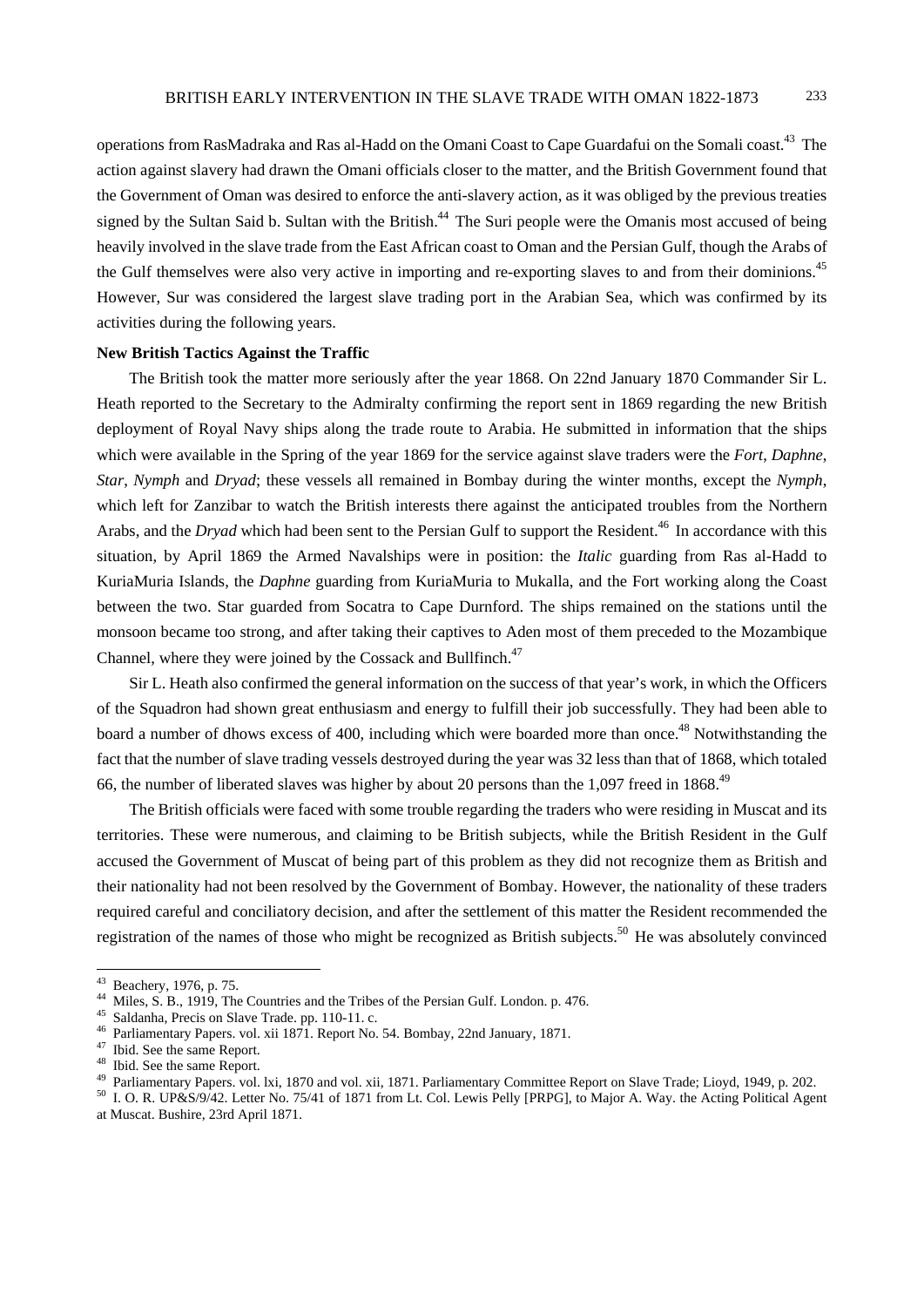that a large number of these people had been involved in the slave-trade activities, while their Government was considerably involved in the suppression of the trade. It was now ascertained that the British Consul had a right to be involved directly against any illegal action carried out by British subjects, who usually escaped lawful prosecution when they committed these activities beyond British jurisdiction.<sup>51</sup>

## **Early British Success in the Matter**

By the year 1870, the British Government had become certain of their success in controlling the slave importation to Arabia. In the same year the Royal Navy made good progress by capturing seven dhows out of 40, near Ras-Hafun on the Somali Coast, which they held awaiting before setting sail from Zanzibar.<sup>52</sup> The major problem which faced the British in catching the vessels at sea was the flying of foreign flags by trading dhows, like the French colour which became popular for use by the traders.

The British however, concentrated their anti-slavery effort in the traffic area, and they did quite reasonable work to stop the traffic. The search for help from the local Arabs Governments, and the Government of Oman especially, was said to be practical by the authorities. Thus British interference with a long established social custom in Arab society seemed to be a very challenging task without the approval of public opinion to prohibit the traffic. Local people had been familiar with this traffic as an institution from the early 18th century, and with the use of African slaves.<sup>53</sup> Despite the British action on this matter, the trade continued in progress on a large scale, as did the export fro Zanzibar and Kilwa, the main ports from which the slaves were shipped in many different directions.

On 1st February 1870 J. Kirk, the British Political Agent and Consul at Zanzibar, reported that approximately 14,944 slaves were exported from Kilwa in the year 1869, and that slaves liberated from dhows had usually been sent in the late 1860s to Aden and Bombay.<sup>54</sup> The object of the British Government in being involved in these activities against the trade by adopting treaties with the Arab Governments was to avoid interference with domestic slave-trade in the dominions of those rulers, and to force local control of the issue. Accordingly they wished the treaties with the Sultan of Muscat to be binding upon the Sultan of Zanzibar, who acknowledged these facts by issuing an order preventing the export of slaves from Africa, as well as their import from Africa into Asia, but he permitted the import of slaves between Kilwa and Zanzibar. As a result the British remained active in carrying out their measures to limit the shipment of slaves from the mainland to Sultan of Zanzibar's dominions.<sup>55</sup>

The British could not assume that the trade would be completely eradicated. The object of the Parliamentary Select Committee was to prohibit the traffic in slavery, and to produce a considerable obligation upon the Sultan of Zanzibar to suppress the trade in his sphere of influence or at least to limit it. They used all legitimate action to put an end to the slave trade without any interference in the interior affairs of Zanzibar. Sir T. Fowell Buxton, from the Parliamentary Select Committee, confirmed that the transport of slaves between Zanzibar and its dominions offered cover for foreign traders, who procured at Zanzibar or Kilwa the requisite port clearances and

<sup>&</sup>lt;sup>51</sup> For further information on this issue see British Order in Council, for the Regulation of the British Consular Jurisdiction within the Dominions of the Sultan of Muscat. November 4th 1867. F.O. 54/28.

 $52$  Beachey, 1976, p. 78.<br> $53$  Cooper, F., 1977, Plantation Slavery on the East Coast of Africa. London, p. 37.

<sup>54</sup> Parliamentary Papers. "Slave Trade". Report of the Select Committee, 4th August 1871 vol. xii 1871.<br>55 Ibid. See the same Report.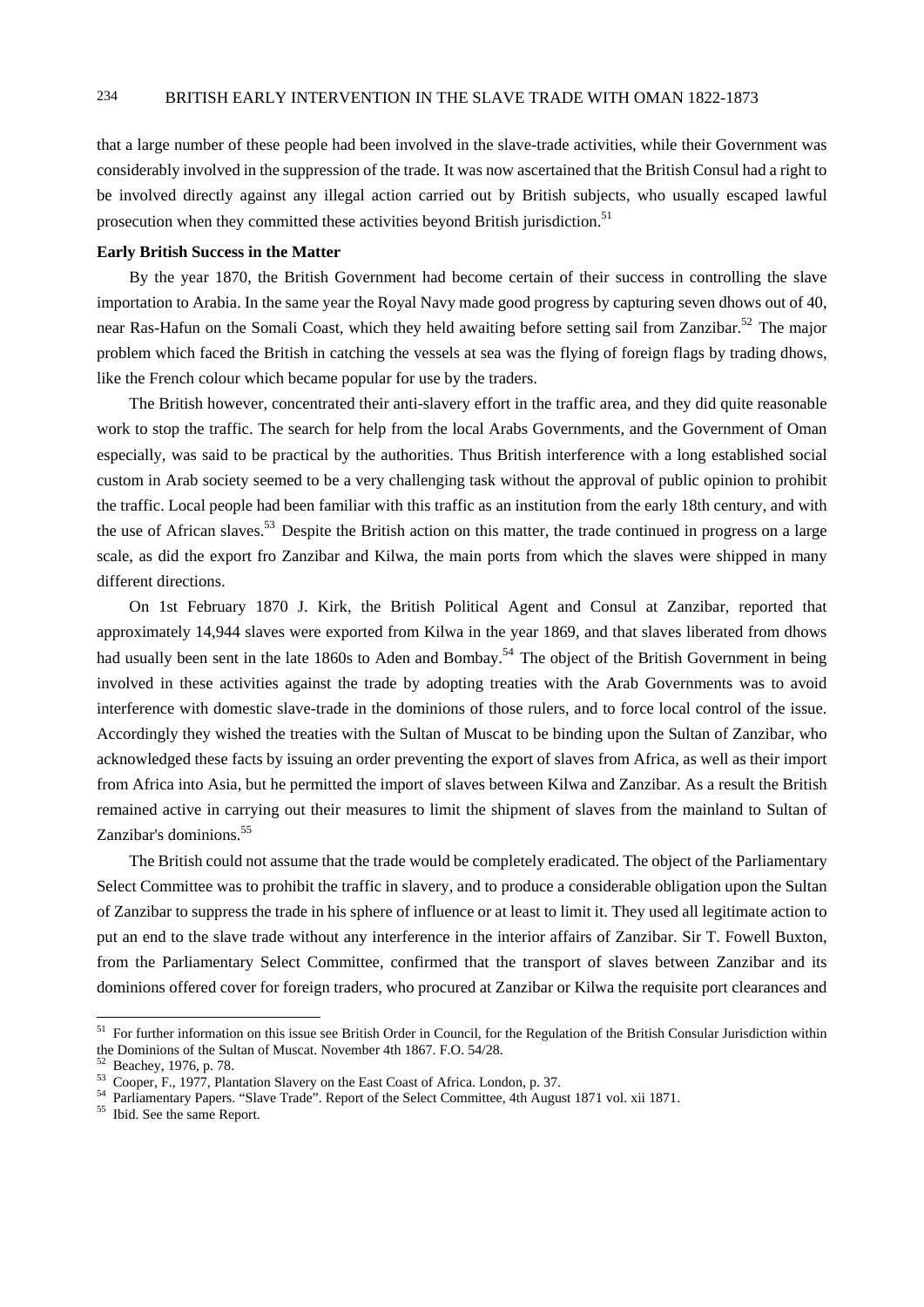passes for Lamu and then northwards, taking their chance of escaping the British search. Buxton, confirmed the British authorization of their ships' patrol on the East African Coast, which should by now have produced more effective action than they had before.<sup>56</sup> Recognized tactics were employed to avoid capture by the British cruisers on the East African Coast, and there was no need for more than deploying some vessels from the Royal Navy to watch the straits in these waters during the seasons of the trade which were dependent upon the monsoon.

Those principally accused of perpetrating the trade were Arabs of the Persian Gulf and Oman, who shipped slaves from Zanzibar for sale. On January the 24th 1870 the committee on East Africa H. Y. A. Churchill, Henry Fairfax, I. W. M. Kaye, *S*ecretary of State, for Foreign Affair George William Clarendon, and confirmed that this trade was chiefly in the hands of northern Arabs, whose object was to purchase if they could, but if they did not they usually kidnapped the slaves they might need, and then exported them to the Red Sea, Arabia, and the Persian Gulf.<sup>57</sup>

The annual number of slaves shipped was difficult to confirm, but it was estimated that a number from 10,000 to 11,000 were still shipped for the slave markets in Arabia and some other ports in the Gulf.<sup>58</sup> Despite the involvement of the northern Arabs in this trade, it was true that their intention was to trade legally with East Africa, but not in slaves. So undoubtedly they had generally been persuaded by the natives of East Africa who found the trade in this commodity more profitable to them. By this time the British were convinced that within the next few years the traffic in slavery could be brought under tighten control, and the people of Zanzibar had begun to realize that the British were right in their efforts to prohibit the entire trade between the Arabs and East Africa.<sup>59</sup> In consideration of this fact the British Government was seeking more co-operation between them and the countries whose subjects were involved in this matter. Formally there was no Vice-Admiralty Court in these waters, which could bring more action to bear on the traffic: it was not until 1871, that the Vice-Admiralty Courts were established at Aden, Zanzibar and Muscat. These Courts required that the crews of the captured dhows must be sent along with the vessel to the court in the port of adjudication.<sup>60</sup>

The jurisdiction of Muscat was confined to the case of dhows captured within the following area: the Gulf of Oman, the Persian Gulf, and to north of the Equator and east of the longitude of Cape Guardafui. Under these circumstances the dhows captured on the coast of Arabia, between the longitude of 55 degree and 60 degree should be taken either to the Muscat or Aden Court depending on the location of the seizure.<sup>61</sup> In accordance to these measures, the confirmed practice was that any captured vessels dealing in the slave trade would instantly be destroyed, depending on the opinion of the capturing Officer.<sup>62</sup>

Zanzibar was now obliged to be effective against this trade by various Parliamentary Acts and Orders in Council, which authorized the establishment of Courts of Jurisdiction. The British found that the extension of these regulations to the northern Arabs could be only achieved by the presence of the Royal Navy in East African seas, and at the Indian Ocean stations, which would certainly be sufficient to prohibit the passage of the traffic

<sup>&</sup>lt;sup>56</sup> The Times Newspaper, II Slave Trade in the Indian Ocean. London; 14th April 1873.

<sup>&</sup>lt;sup>57</sup> Parliamentary Papers. "Slave Trade". Report of the Select Committee, January 4th 1872. vol. lxi, C. 209.<br><sup>58</sup> Ibid. See the same Report.<br><sup>59</sup> Russell, 1935, pp. 210-211; See also Berlioux, E. F., The Slave Trade in Af

<sup>&</sup>lt;sup>60</sup> I. O. R. Mss. Bur. F126/14. Report from the British Political Resident in the Persian Gulf; Lewis Pelly to the Government of Bombay for the year 1872.

<sup>&</sup>lt;sup>61</sup> I. O. R. Mss. Bur. F126/14. See the same Report. See also the Parliamentary Papers. "Slave Trade" vol. lxi, C. 209. Parliamentary Papers. See the same Report. vol. lxi, C. 209.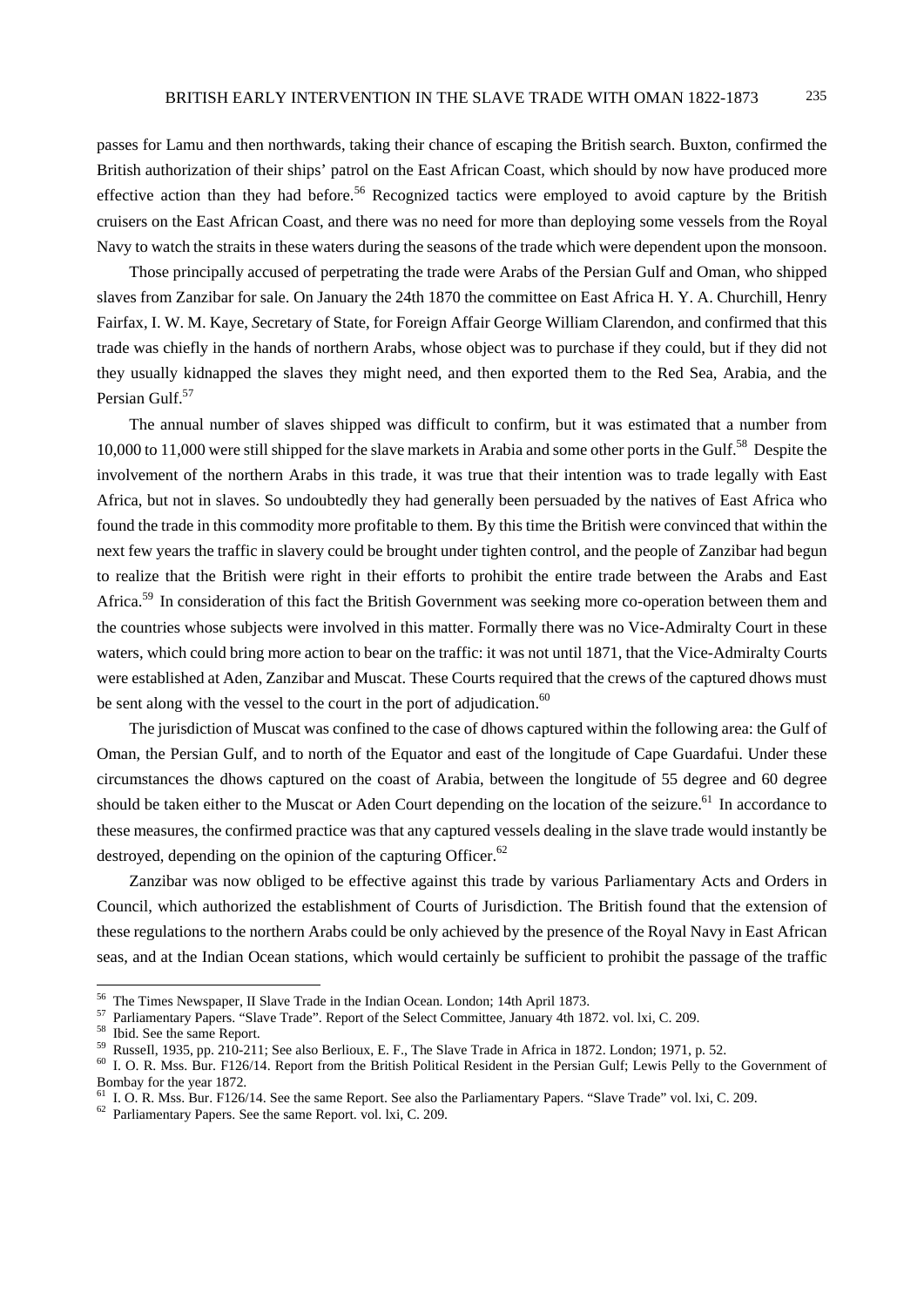from Africa to Arabia.<sup>63</sup> In May 1871, Sultan Turki b. Said issued an anti-slavery proclamation which was considered to be one of the most advanced steps in combating the traffic in the country. He stated the following:

The owners or masters of all vessels which shall arrive in any part of our possessions with slaves imported for sale shall be liable to punishment, and we order such vessels to be burnt on the facts being established; any person concerned in landing slaves as aforesaid shall be punished. No person is permitted to traffic with such vessels, and whoever shall aid them, conceal their affairs, or land slaves in any place, shall be punished by us.<sup>64</sup>

A complete suppression of the traffic however was really not an easy task to be achieved either by the British or the Government of Muscat or Zanzibar.

On 20th August 1872 the British Political Resident in the Gulf communicated with the Sultan of Muscat, SayyidTurki, to attract his attention to Her Majesty's Government's anxiety over the continuation of the slave traffic from the East African Coast by the Arabs of Oman. Pelly added that the Arabs of the Gulf were also, under the British scrutiny, and were fully encouraged by their local Governments to undertake more action against this matter.<sup>65</sup> The Resident reminded the Sultan of his country's previous obligations entered into by the ruling dynasty of Oman with the British Government for the purpose of ending the trade. He praised the Sultan's action and efforts over the issue and confirmed his approval of the Sultan's attention to these difficulties. The Sultan was persuaded to exercise more action, and was induced to prevent the import of slaves either to his sphere of influence or in transit through his dominions to any different part of the Gulf.<sup>66</sup>

British officials thought carefully about this question from now onward, as it appeared to be one of the major challenges to their policy in the area. In November 1872, the Duke of Argyle was ordered to join an anti-slavery mission to the East African Coast under Sir Bartle Frere, to enable him to form his own view on the slave trade. He accompanied Frere on board the Admiralty Yacht *Enchantress* to Zanzibar, Mozambique, Madagascar, the Comoro Islands, the East Coast of Mrica, Mukalla, and finally to Muscat.<sup>67</sup> The British Political Resident Lewis Pelly supplied the mission with every cooperation and had been working vigorously with the British Government in anticipation of instructions, to obtain effective action from the people of the Gulf to prohibit the trade in their territories. These steps were considered as a great achievement towards the conclusion of the Treaty of April 1873 with Sultan Turki b. Said.<sup>68</sup>

Despite these activities, however, information about the trade was insufficient, and the campaign against it was in difficulties. However, the activities of the Royal Navy ships off the Omani coasts during the second half of the nineteenth century were more effective than before. H. M. ship *Queen* which had begun its service in July 1855 off the Omani coasts between Ras al-Hadd and Muscat performed with distinction against the trade.<sup>69</sup> In June 1872, H. M. S. *Magpie* was able to capture three slave ships off Ras al-Hadd, and 62 slaves were set free. A

<sup>&</sup>lt;sup>63</sup> Parliamentary Papers. Report of the Select Committee, 9th February to 21st August, 1871. vol. xii. See also Saldanha Précis on Slave Trade. p. 25.

<sup>&</sup>lt;sup>64</sup> I. R. O. 1867-1947. vol. Precisof Muscataffairs 1869-1872. p. 478.<br><sup>65</sup> I. O. R. R/15/6/5. Letter from British Political Resident in the Persian Gulf, to H. H. SayyidTurki b. Said Sultan of Muscat. Dated Bushire, 15th August 1872.

 $66$  I. O. R. R/15/6/5. See the same letter.

 $67$  I. O. R. Mss. Bur. F126/14. Report from British Political Resident in the Persian Gulf; Col. L. Pelly, to the Government of Bombay for the year 1872.<br><sup>68</sup> I. O. R. Mss. Bur. F126/14. See the same Report.

<sup>&</sup>lt;sup>69</sup> Lorimer, 1915, vol. I, p. 2492. 70 ibid. p. 2493.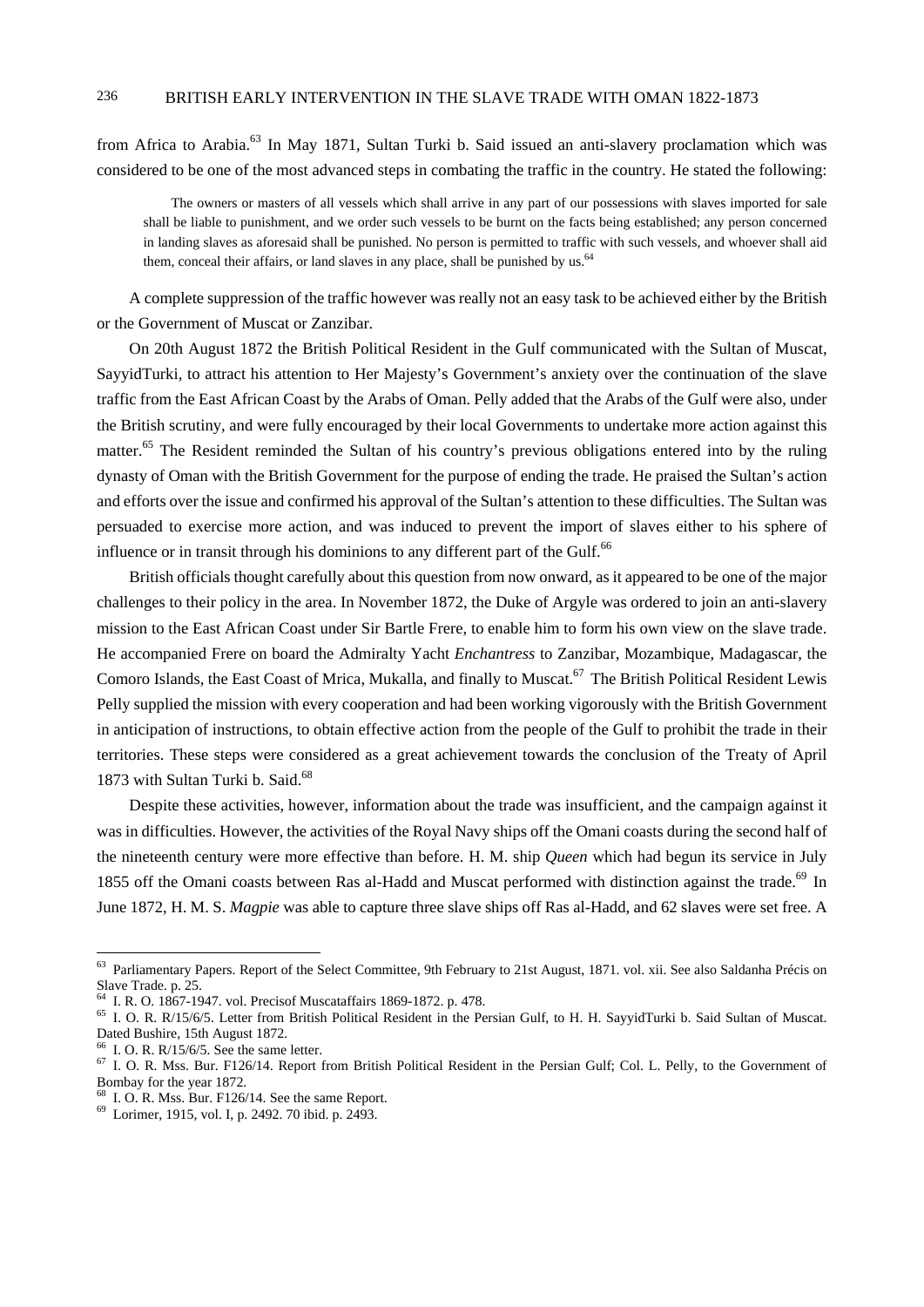similar case occurred in September 1872, when H.M.S. *Vulture* captured another Omani dhow carrying 169 slaves, mostly women and children. Accordingly the Sultan imprisoned the *Nokhada* of the Baghlah, which was destroyed by the Sultan's order.<sup>70</sup>

The British authorities had borne the greater part of the burden of destroying illegal trade, on the coasts of both Africa and Arabia, since the early nineteenth century. Their activities had exercised a great influence on the local authorities to persuade them to be more involved in action against the traffic, and to induce them to conform with British wishes. The Sultan of Muscat SayyidTurki remained in active cooperation with all actions undertaken by the British on this matter, and SayyidTurki established a close understanding with the British by accepting their activities off his coasts with respect to any action against those involved in slavery.

The Sultan also agreed to prohibit the open markets of slaves in his dominions, and showed no objection to any action taken against his subjects who were involved in the traffic. For example, in October 1872 H. M. S. *Wolverine* captured one of the Sultan's subjects accused of landing some slaves and selling them in the public market. Accordingly the Government of Bombay ordered the British Political Agent at Muscat to investigate the situation strictly. Sultan Turki showed no objection, and offered a necessary information, but the Agent found no confirmation regarding these allegations at the end of his investigation in February 1873.<sup>71</sup>

However, the slave-trade generally remained a very ambiguous topic, and the smuggling of slaves was one of the important points in Sultan Turki's relations with British, who was looking for more successful cooperation with him to bring the matter to an outstanding conclusion.

## **Bibliography**

#### **Primary Sources**

## **Unpublished Document, Manuscript and collections**

## **1- India Office Record (I. O. R).**

#### **European Manuscripts Collections (Eur. Mss.).**

Eur. Mss. F126 Sir Lewis Pelly collection (1825-1892).

- Ms. No. 12659. Summary of the Proceedings of the Government of India in the Foreign Department during the Viceroyalty of his Excellency the Earl of Minto. November 1905-March 1906. April 1906-March1907. April 1907-March 1908.
- Ms. No. 12593. Summary of the Principal Events and measure of the Viceroyalty of His Excellency Lord Curzon of Kedleston; (Foreign Department). Part i. January 1899-April 1904. Part .ii. December 1904-November 1905.

#### **Political and Secret Department Records.**

L/P-S/3. Secret Home Correspondence, 1839-1874.

L/P-S/5. Secret letters to India, Madras, Bombay, Aden, Muscat Persian Gulf and Zanzibar 1859-1874. L/P-S/7. Political and Secret Correspondence with India 1875-1911.

#### **R/15/6. Political Agency Muscat (PAM) 1800-1951 (549 vols.).**

#### **2- Public Records Office (F.O).**

F.O. 84 Slave Trade. F. O. 54 Muscat (1834-1905).

 $\overline{a}$ 

#### **Published Archives, Digests and Documents.**

 $70$  I. R. O. vol. ii, Précis of Muscat affairs 1872-1892. p. 30.

<sup>71</sup> Administration Report of the Persian Gulf Political Residency and Muscat Agency for the year 1873-1874. vo1. I, p. 74.